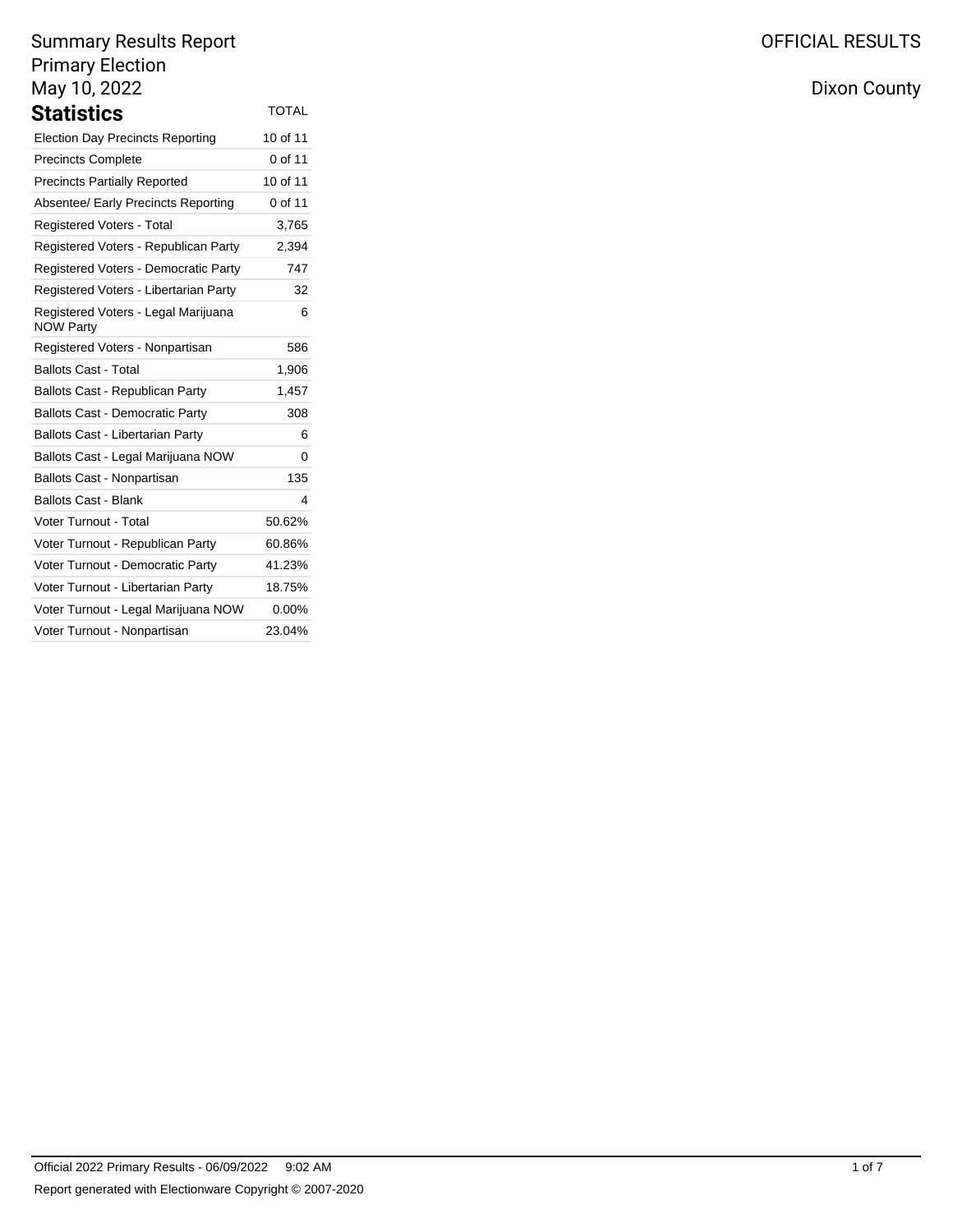### **Rep Congress Dist. 3**

Vote For 1

|                         | <b>TOTAL</b> |
|-------------------------|--------------|
| Adrian Smith            | 918          |
| Mike Calhoun            | 345          |
| Write-In Totals         | 6            |
| <b>Total Votes Cast</b> | 1,269        |

## **Rep Governor**

Vote For 1

|                         | TOTAL |
|-------------------------|-------|
| Charles W. Herbster     | 545   |
| Jim Pillen              | 530   |
| <b>Brett Lindstrom</b>  | 195   |
| Theresa Thibodeau       | 49    |
| <b>Breland Ridenour</b> | 29    |
| Michael Connely         | 25    |
| Donna Nicole Carpenter  | 16    |
| Lela McNinch            | 6     |
| <b>Troy Wentz</b>       | 5     |
| Write-In Totals         | 2     |
| <b>Total Votes Cast</b> | 1.402 |

### **Rep Sec. of State**

Vote For 1

|                         | <b>TOTAL</b> |
|-------------------------|--------------|
| <b>Bob Evnen</b>        | 539          |
| Robert J. Borer         | 333          |
| <b>Rex Schroder</b>     | 320          |
| <b>Write-In Totals</b>  | 2            |
| <b>Total Votes Cast</b> | 1,194        |

### **Rep State Treasurer**

Vote For 1

|                         | TOTAL |
|-------------------------|-------|
| Paul Anderson           | 574   |
| John Murante            | 548   |
| Write-In Totals         | 2     |
| <b>Total Votes Cast</b> | 1,124 |

### **Rep Attorney General**

Vote For 1

|                         | TOTAL |
|-------------------------|-------|
| Mike Hilgers            | 702   |
| Jennifer Hicks          | 457   |
| <b>Write-In Totals</b>  | 5     |
| <b>Total Votes Cast</b> | 1,164 |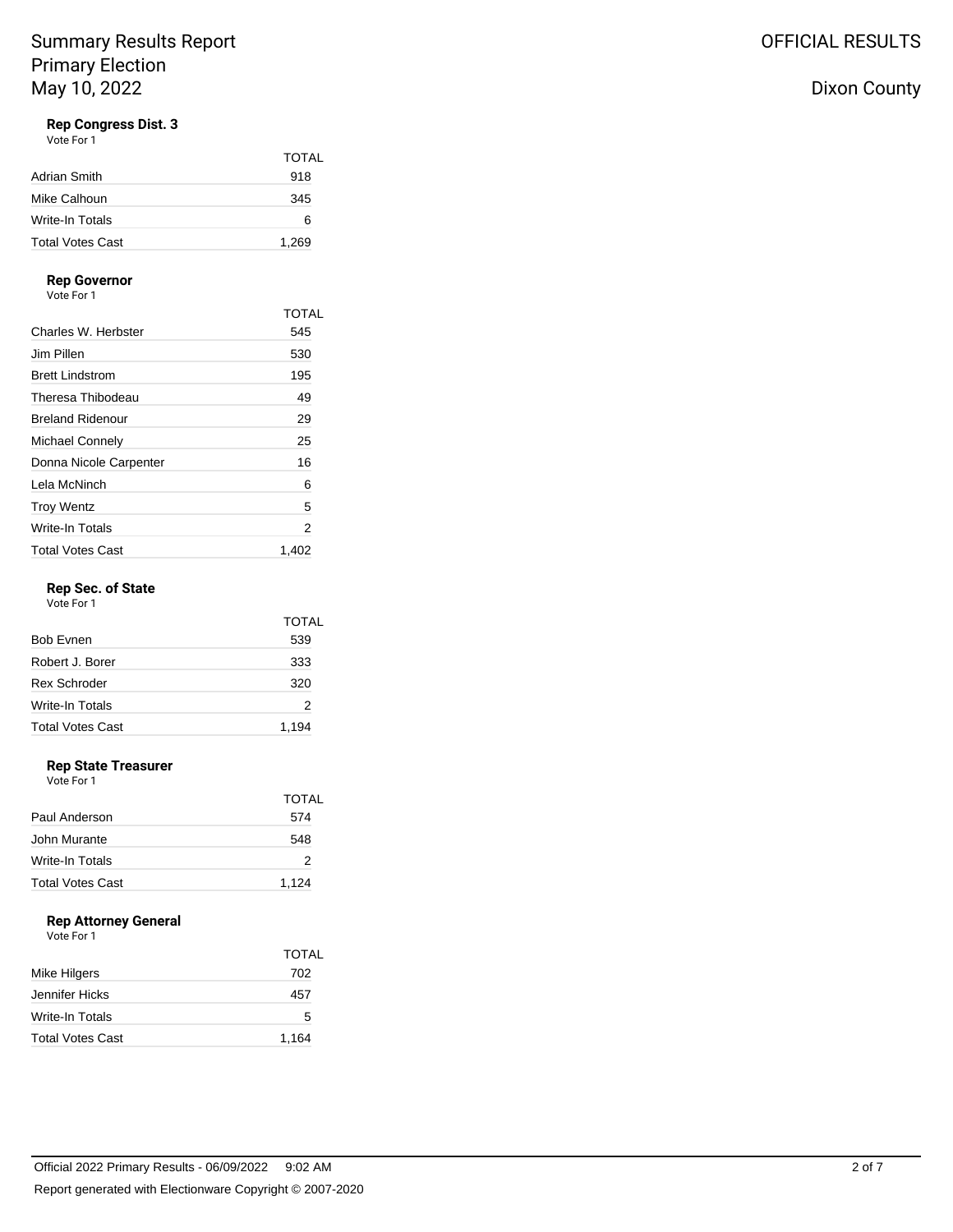## **Rep State Auditor**

Vote For 1

|                         | <b>TOTAL</b> |
|-------------------------|--------------|
| Mike Foley              | 730          |
| Larry Anderson          | 436          |
| Write-In Totals         | 2            |
| <b>Total Votes Cast</b> | 1,168        |

### **Rep Public Service Comm.**

Vote For 1

|                  | <b>TOTAL</b> |
|------------------|--------------|
| Eric Kamler      | 646          |
| Rod Johnson      | 522          |
| Write-In Totals  | 4            |
| Total Votes Cast | 1,172        |

## **Rep Supv. Dist. 1**

| Vote For 1              |              |
|-------------------------|--------------|
|                         | <b>TOTAL</b> |
| Donald F. Andersen      | 94           |
| Josh Blatchford         | 84           |
| Dennis D. Lukken        | 43           |
| <b>Write-In Totals</b>  | 0            |
| <b>Total Votes Cast</b> | 221          |

### **Rep Supv. Dist. 3**

Vote For 1

|                         | <b>TOTAL</b> |
|-------------------------|--------------|
| Roger L. Peterson       | 252          |
| Richie A. Monteith      | 50           |
| Write-In Totals         | 3            |
| <b>Total Votes Cast</b> | 305          |

### **Rep Supv. Dist. 7**

Vote For 1

|                         | TOTAL |
|-------------------------|-------|
| Steven R. Hassler       | 123   |
| Dakota Roberts          | 37    |
| Write-In Totals         | ∩     |
| <b>Total Votes Cast</b> | 160   |

## **Dem Congress Dist. 3**

Vote For 1

|                         | <b>TOTAL</b> |
|-------------------------|--------------|
| Daniel M. Wik           | 120          |
| David J. Else           | 100          |
| Write-In Totals         | 6            |
| <b>Total Votes Cast</b> | 226          |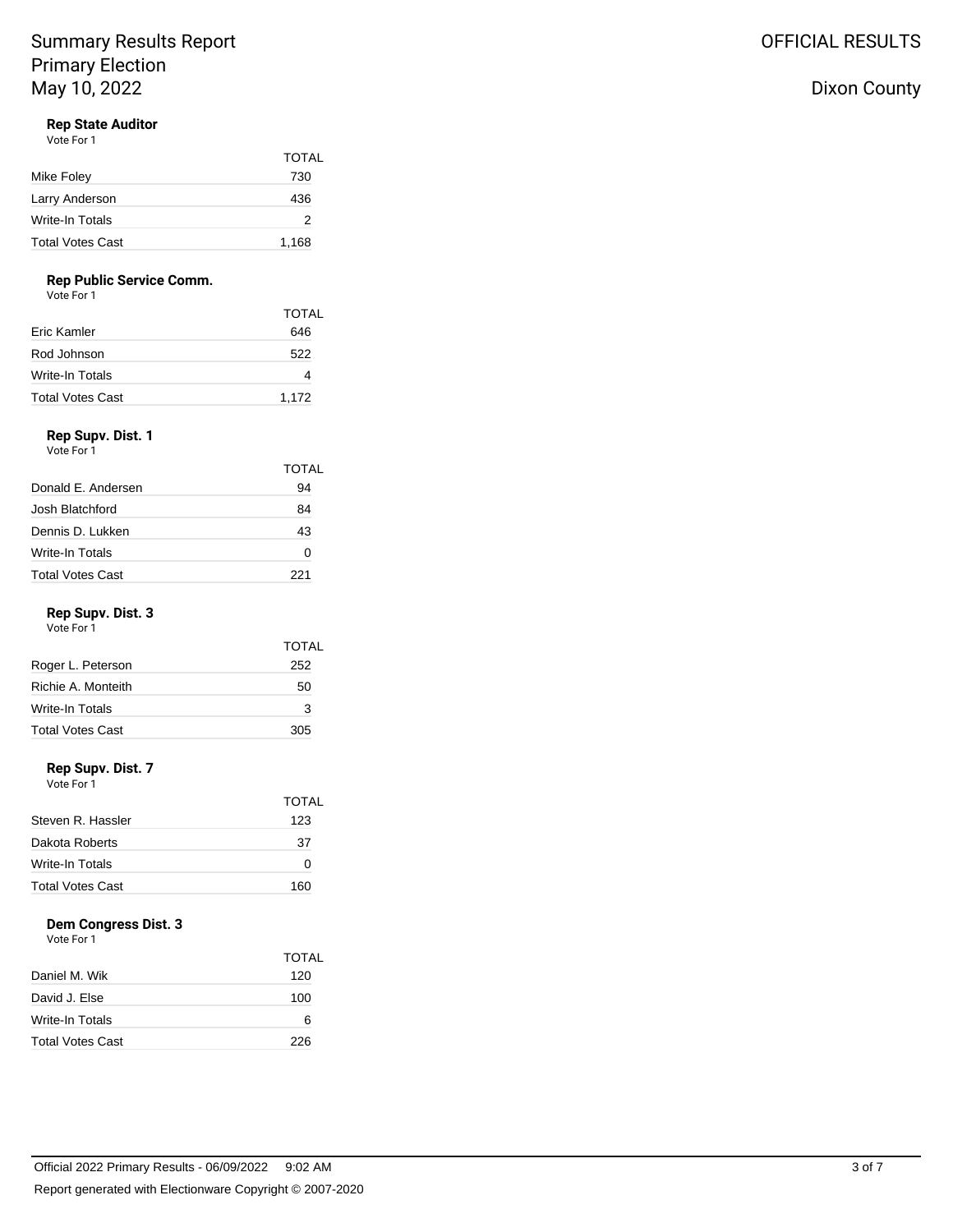### **Dem Governor** Vote For 1

| VULE FUI I              |              |
|-------------------------|--------------|
|                         | <b>TOTAL</b> |
| Carol Blood             | 186          |
| Roy A. Harris           | 58           |
| Write-In Totals         | 8            |
| <b>Total Votes Cast</b> | 252          |

### **Dem Sec. of State**

Vote For 1

|                  | <b>TOTAL</b> |
|------------------|--------------|
| Write-In Totals  | 14           |
| Total Votes Cast | 14           |

### **Dem State Treasurer**

| Vote For 1       |              |
|------------------|--------------|
|                  | <b>TOTAL</b> |
| Write-In Totals  | 12           |
| Total Votes Cast | 12           |

### **Dem Attorney General**

| Vote For 1 |  |  |
|------------|--|--|
|------------|--|--|

|                         | <b>TOTAL</b> |
|-------------------------|--------------|
| <b>Write-In Totals</b>  | 14           |
| <b>Total Votes Cast</b> | 14           |

### **Dem State Auditor**

| Vote For 1       |       |
|------------------|-------|
|                  | TOTAL |
| Write-In Totals  | 12    |
| Total Votes Cast | 12    |
|                  |       |

#### **Dem Public Service Comm.**  $V_{\alpha}$ te Fo

| VOLE FOI I              |              |
|-------------------------|--------------|
|                         | <b>TOTAL</b> |
| Write-In Totals         | 11           |
| <b>Total Votes Cast</b> | 11           |

### **Lib Congress Dist. 3**

Vote For 1

|                         | <b>TOTAL</b> |
|-------------------------|--------------|
| Write-In Totals         |              |
| <b>Total Votes Cast</b> |              |
| .                       |              |

### **Lib Governor** Vote For 1

|                         | TOTAL |
|-------------------------|-------|
| Scott Zimmerman         |       |
| <b>Write-In Totals</b>  | n     |
| <b>Total Votes Cast</b> |       |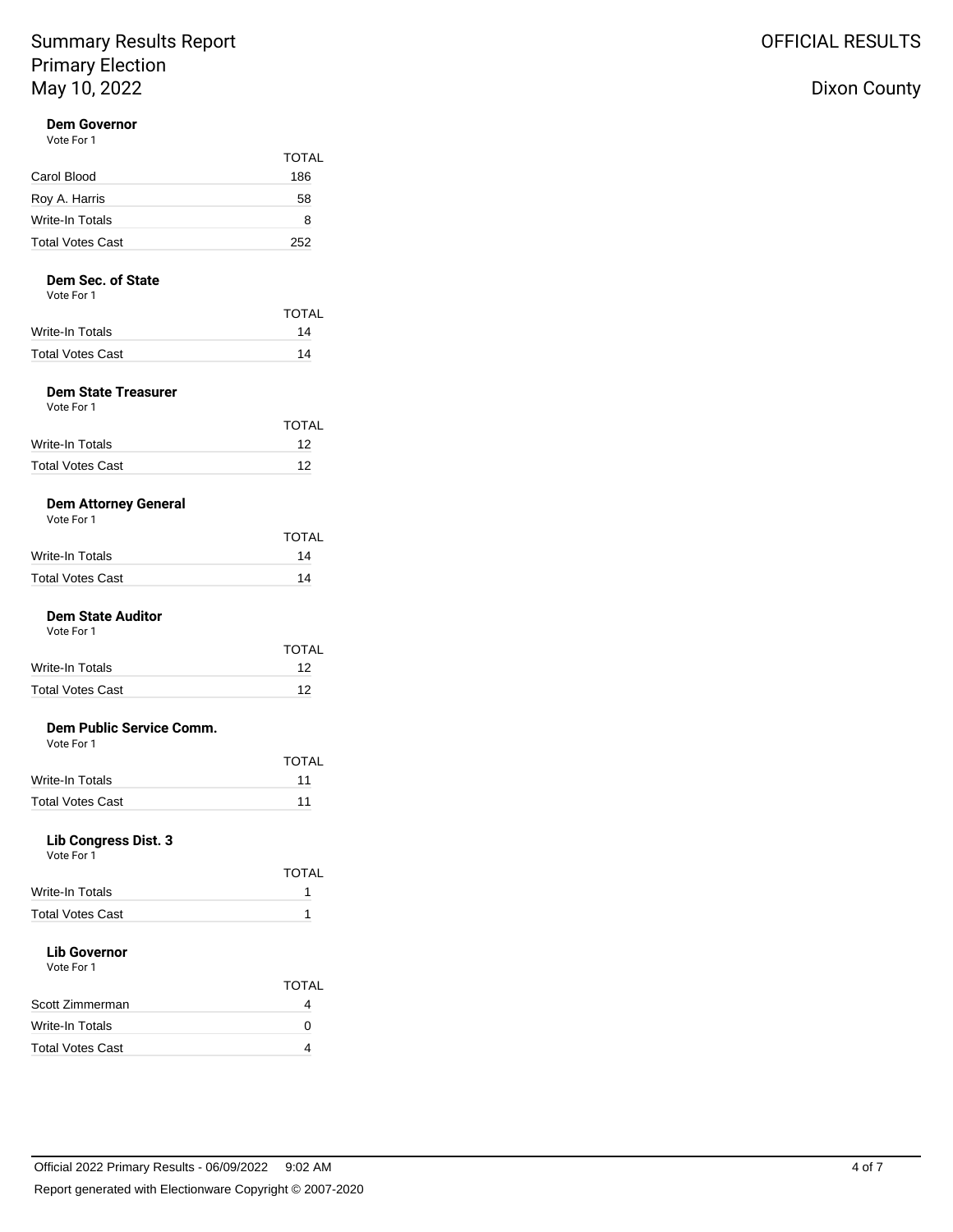# Lib Sec. of State<br>Vote For 1

| Vote For 1 |  |
|------------|--|
|------------|--|

|                  | <b>TOTAL</b> |
|------------------|--------------|
| Write-In Totals  |              |
| Total Votes Cast |              |

### **Lib State Treasurer**

| Vote For 1       |              |
|------------------|--------------|
|                  | <b>TOTAL</b> |
| Katrina Tomsen   |              |
| Write-In Totals  |              |
| Total Votes Cast |              |

### **Lib Attorney General**

Vote For 1

|                         | <b>TOTAL</b> |
|-------------------------|--------------|
| Write-In Totals         | $^{\circ}$   |
| <b>Total Votes Cast</b> | $^{\circ}$   |

### **Lib State Auditor**

Vote For 1

|                  | <b>TOTAL</b>      |
|------------------|-------------------|
| Gene Siadek      |                   |
| Write-In Totals  | $\mathbf{\Omega}$ |
| Total Votes Cast |                   |

### **Lib Public Service Comm.**

Vote For 1 TOTAL Write-In Totals 1 Total Votes Cast 1

### **Lmn Congress Dist. 3**

| Vote For 1       |              |
|------------------|--------------|
|                  | <b>TOTAL</b> |
| Mark Elworth Jr. | 0            |
| Write-In Totals  | 0            |
| Total Votes Cast |              |

#### **Lmn Governor**  $V_{\text{obs}}$  For

| VOIE FOL L              |              |
|-------------------------|--------------|
|                         | <b>TOTAL</b> |
| Write-In Totals         | 0            |
| <b>Total Votes Cast</b> | 0            |
|                         |              |

### **Lmn Sec. of State** Vote For 1

| <b>TOTAL</b> |  |
|--------------|--|
| O            |  |
| Ω            |  |
|              |  |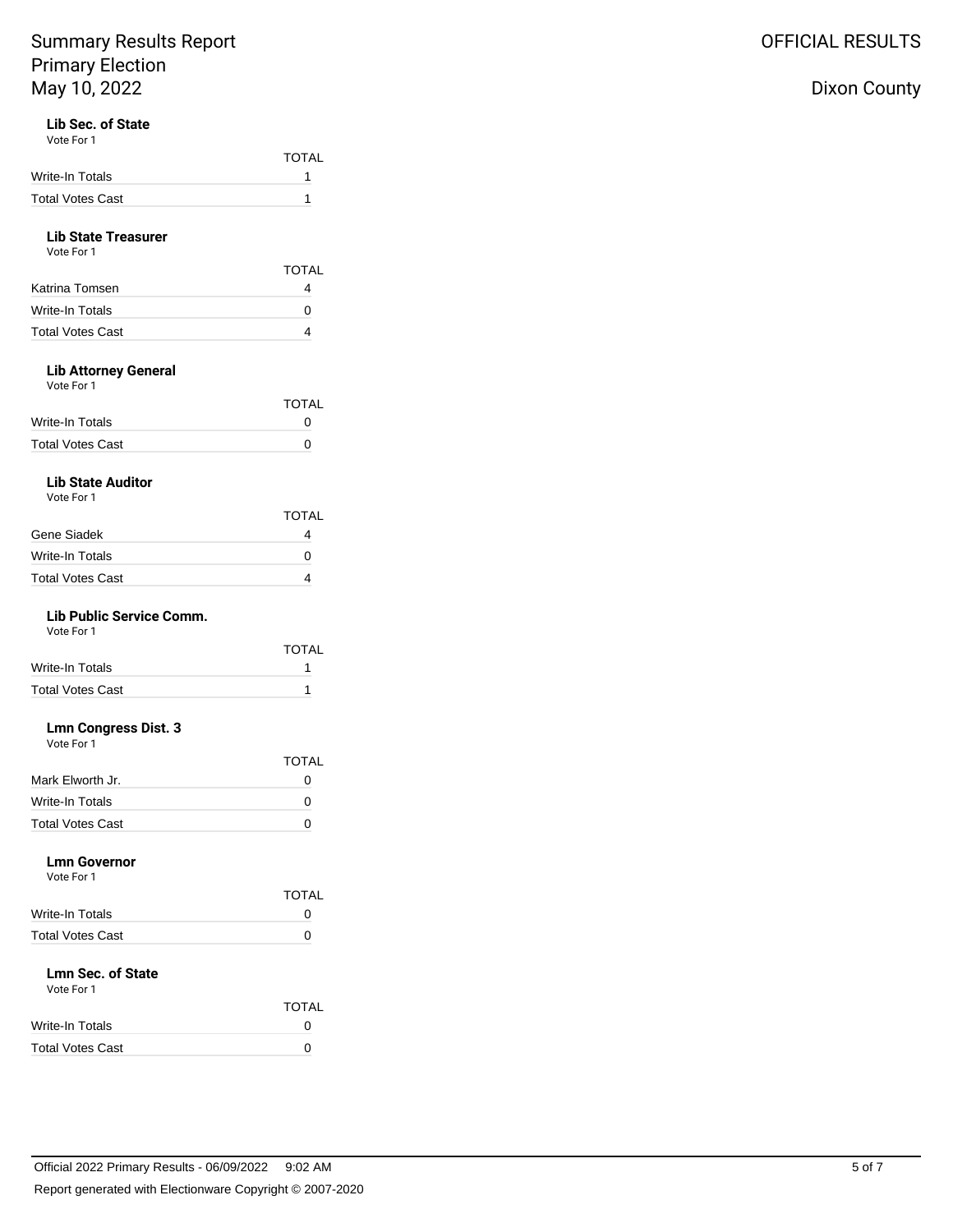### **Lmn State Treasurer**

Vote For 1

|                  | <b>TOTAL</b> |
|------------------|--------------|
| Write-In Totals  | $\mathbf{U}$ |
| Total Votes Cast | n            |

### **Lmn Attorney General**

| Vote For 1              |              |
|-------------------------|--------------|
|                         | <b>TOTAL</b> |
| Larry Bolinger          | O            |
| Write-In Totals         | $\mathbf{O}$ |
| <b>Total Votes Cast</b> | $\mathbf{O}$ |

### **Lmn State Auditor**

Vote For 1

|                         | <b>TOTAL</b> |
|-------------------------|--------------|
| L. Leroy Lopez          |              |
| <b>Write-In Totals</b>  | Ω            |
| <b>Total Votes Cast</b> | O            |

### **Lmn Public Service Comm.**

Vote For 1

|                         | <b>TOTAL</b> |
|-------------------------|--------------|
| Write-In Totals         | O            |
| <b>Total Votes Cast</b> | 0            |

### **Leg. Dist. 40**

Vote For 1

|                         | TOTAL |
|-------------------------|-------|
| Mark Patefield          | 565   |
| Keith F. Kube           | 361   |
| Barry DeKay             | 227   |
| Robert E. Johnston      | 129   |
| Write-In Totals         | 3     |
| <b>Total Votes Cast</b> | 1,285 |

### **St. Bd. Ed. Dist. 6**

Vote For 1

|                         | TOTAL |
|-------------------------|-------|
| <b>Sherry Jones</b>     | 1,293 |
| Danielle Helzer         | 372   |
| Write-In Totals         | 6     |
| <b>Total Votes Cast</b> | 1,671 |